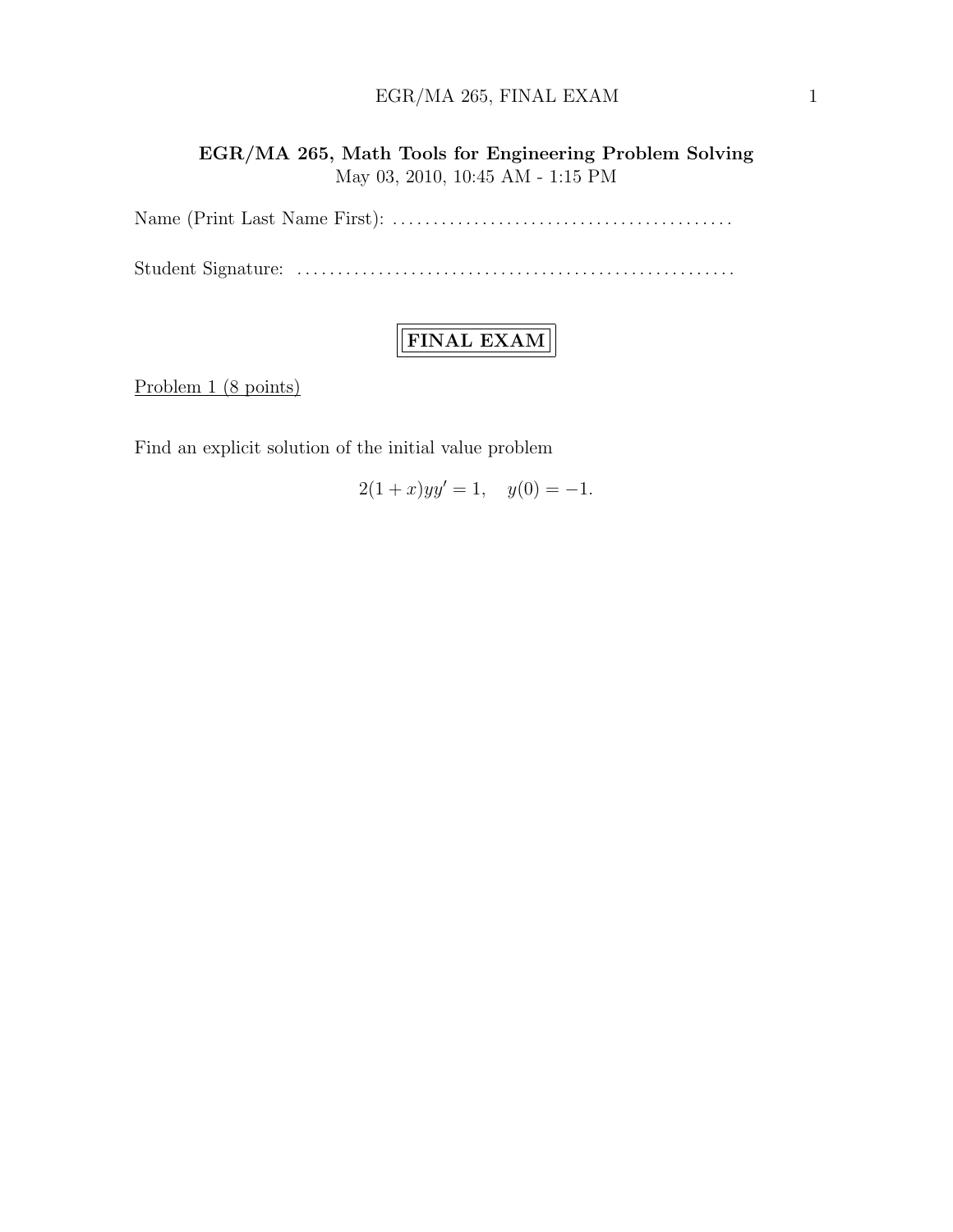Problem 2 (8 points)

A radioactive isotope has a half-life of 20 years.

(a) Find its decay rate  $k$  (which should be a negative number).

(b) If the initial amount of the isotope is 1 gram, how much of it is left after 10 years?

(c) How long does it take for the isotope to decay to 20 percent of its original amount? Note: Write your answers in terms of natural logarithms, which do not need to be evaluated.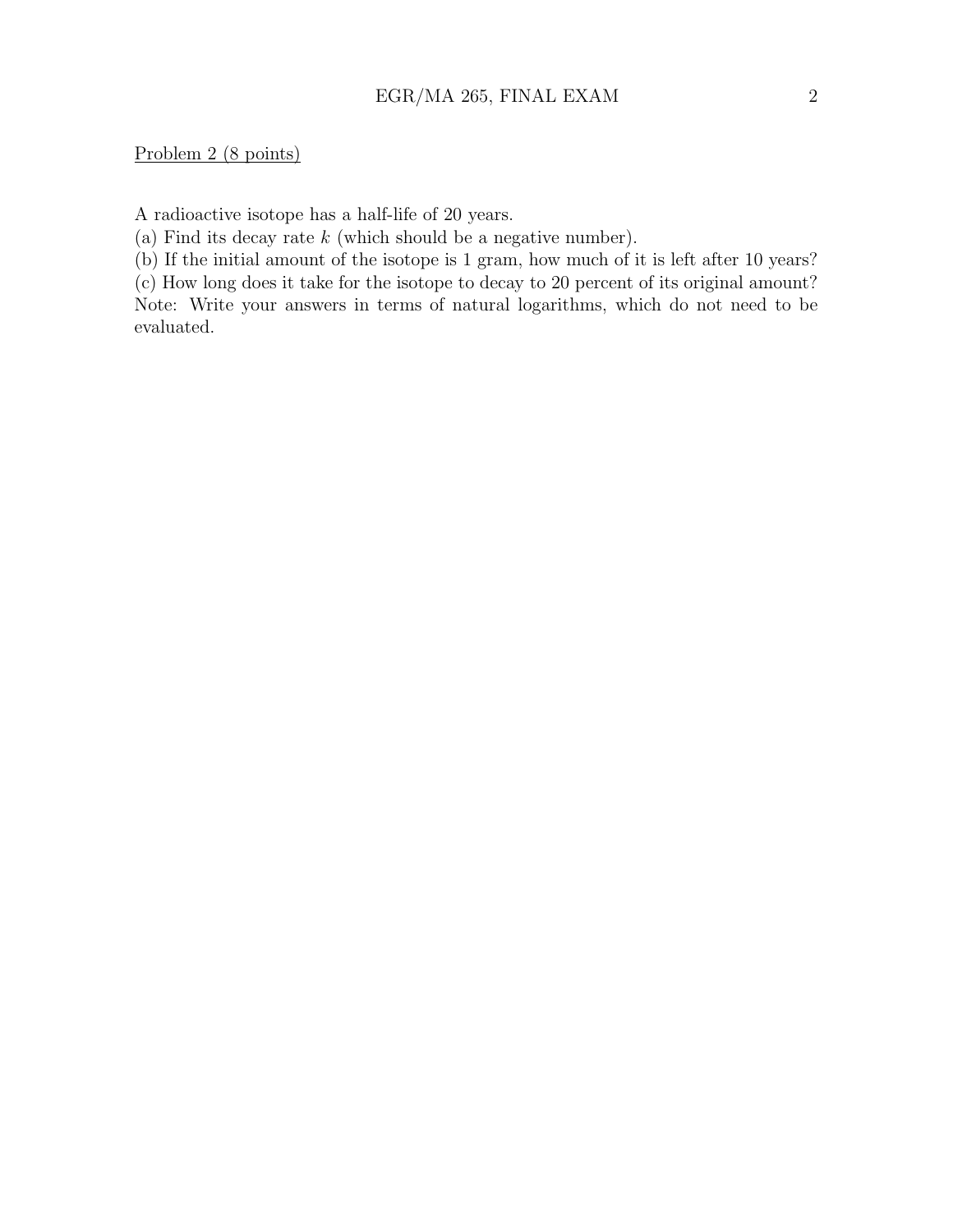#### Problem 3 (14 points)

Consider the second order differential equation

$$
y'' - y' - 2y = e^{2x}.
$$
 (1)

(a) Find the general solution of the homogeneous equation corresponding to (1).

(b) Find a particular solution of the inhomogeneous equation (1).

(c) Solve the initial value problem given by (1) and initial conditions  $y(0) = 0, y'(0) = 0$ .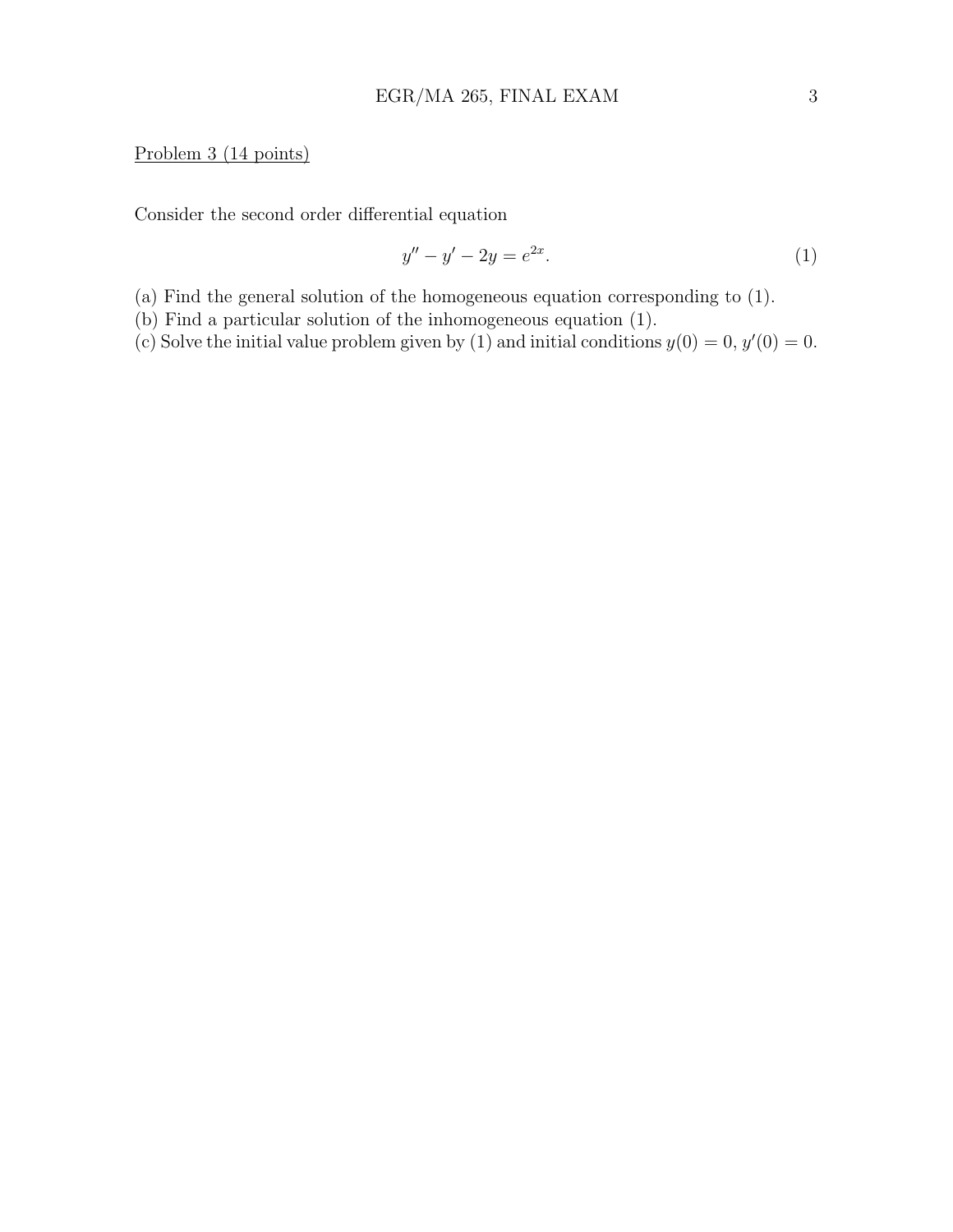#### Problem 4 (12 points)

A mass of 10 kg stretches a spring by 100 cm. Include the correct units in all your answers below.

(a) Find the spring constant k, assuming that  $g = 10 \text{ m/s}^2$ .

(b) What is the frequency at which the mass oscillates?

(c) Find the equation of motion of the mass if it is released from rest at a position 50 cm below the equilibrium position (choose the positive  $x$ -axis to be oriented downward).

(d) Find the first positive time at which the mass passes through the equilibrium position.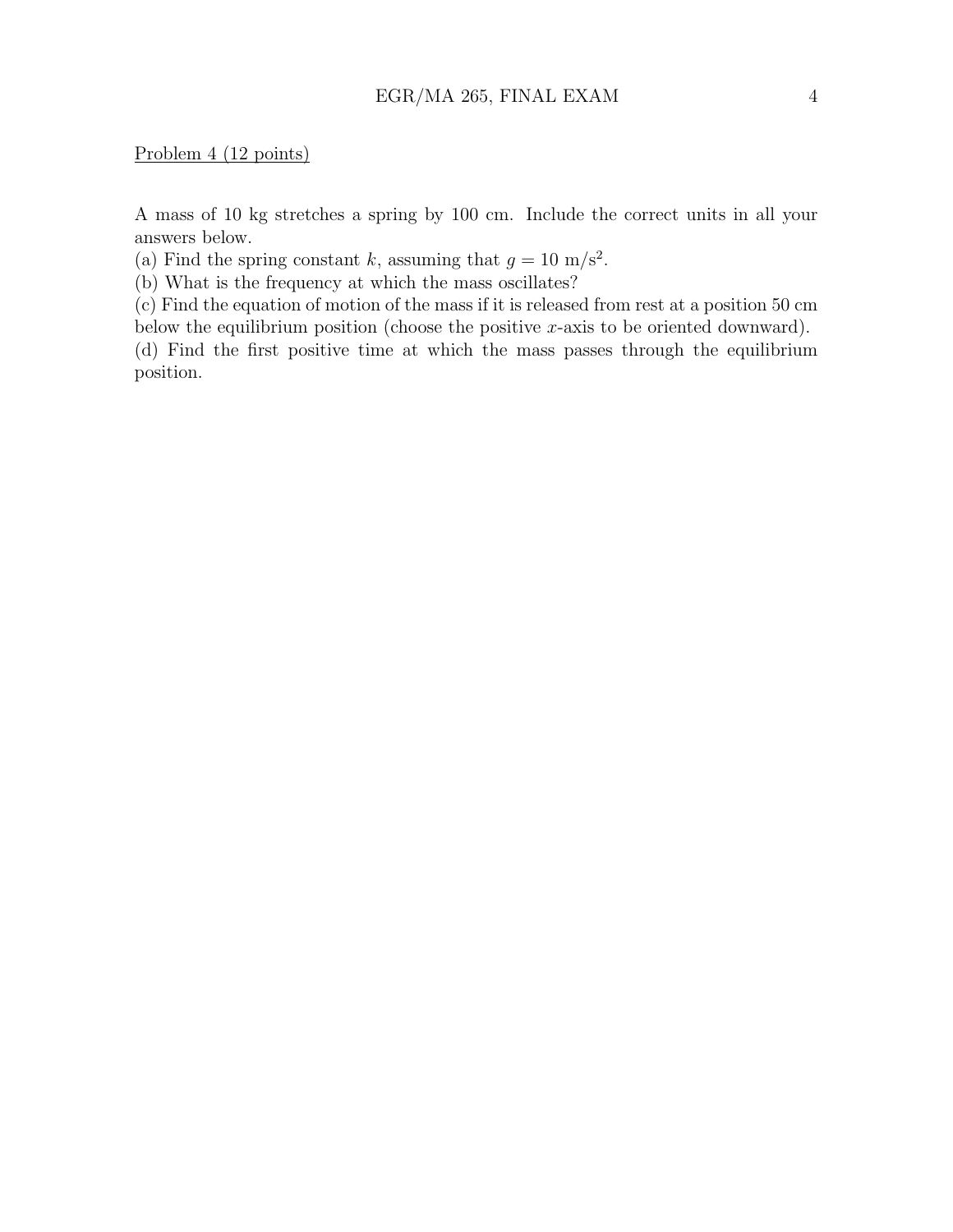Problem 5 (10 points)

(a) Find the gradient of  $f(x, y) = \ln \left(\sqrt{x^2 + y^2}\right)$ .

(b) Evaluate the directional derivative of  $f(x, y)$  at the point  $P(1, 0)$  in the direction from  $P$  to the point  $Q(4, 4)$ .

(c) Find a unit vector in the direction of steepest decrease of  $f(x, y)$  at the point  $(1, 0)$ . Also find the rate of increase in this direction.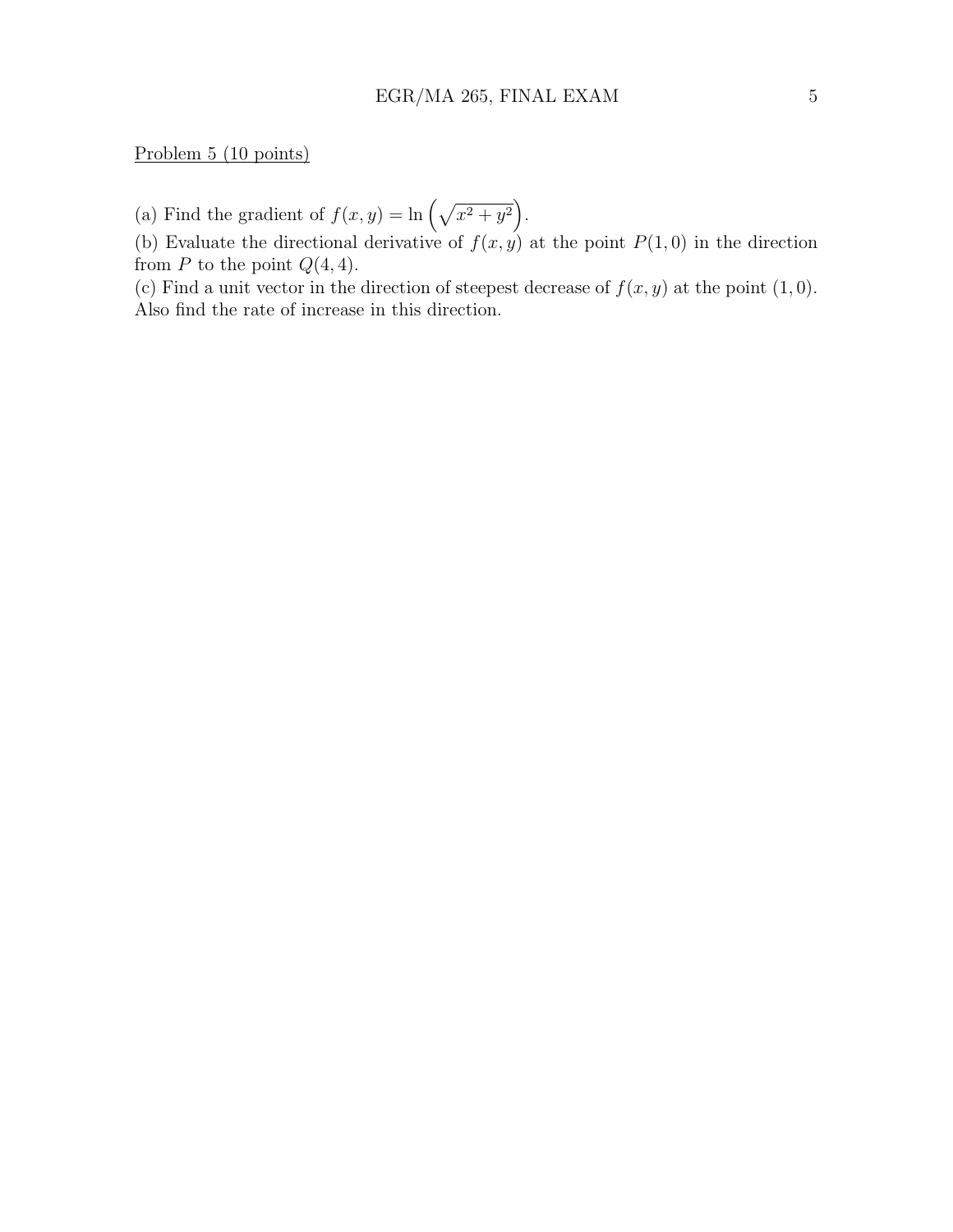## Problem 6 (8 points)

Determine parametric equations of the normal line to the graph of  $z =$  $\hat{y}$  $x + y$ at the point  $(1, -2, 2)$ .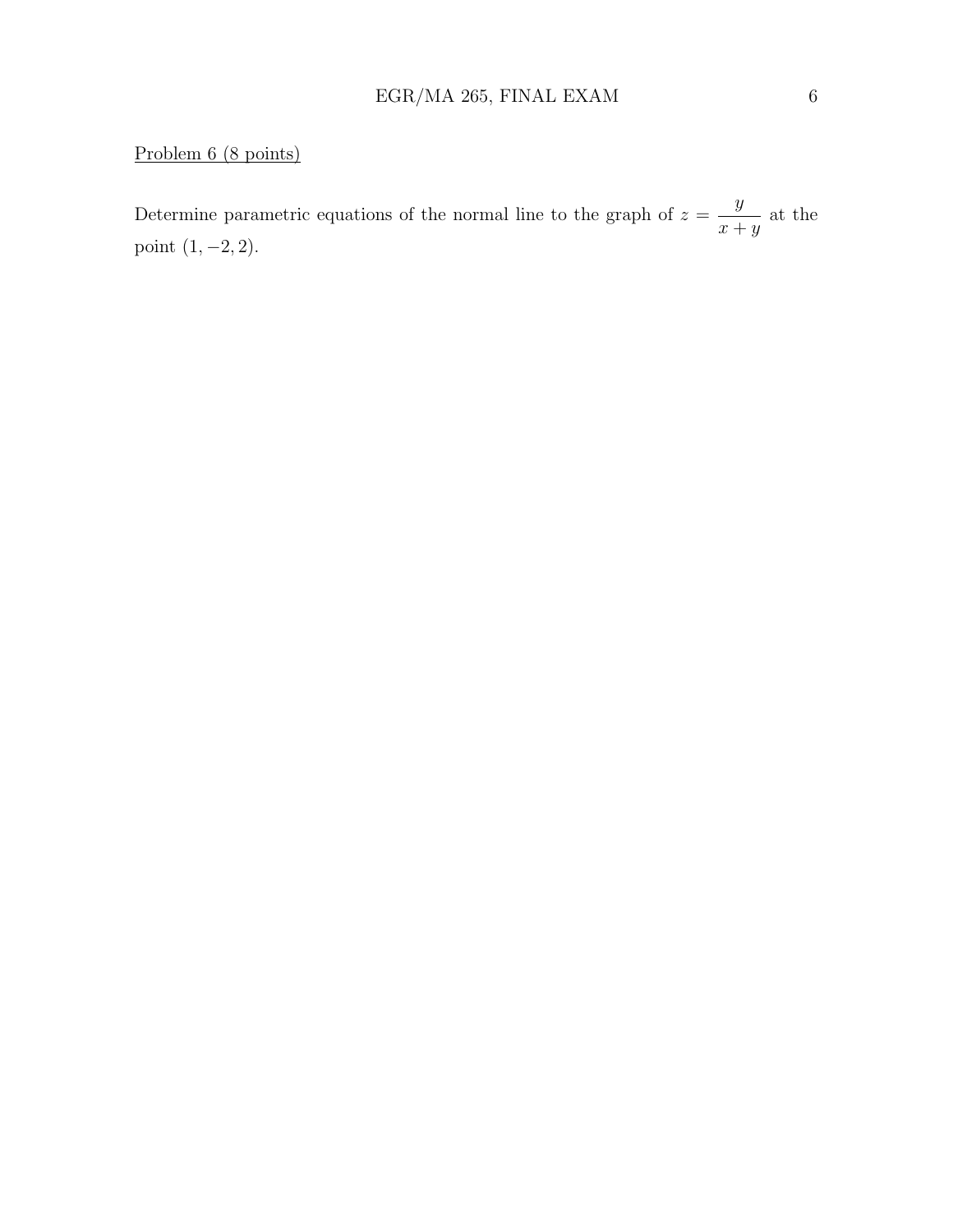Problem 7 (8 points)

Find the line integral

Z  $\mathcal{C}_{0}^{0}$  $xy^4 ds,$ 

where  $C$  is the right half of the unit circle centered at the origin, starting at  $(0, -1)$ and ending at  $(0, 1)$ .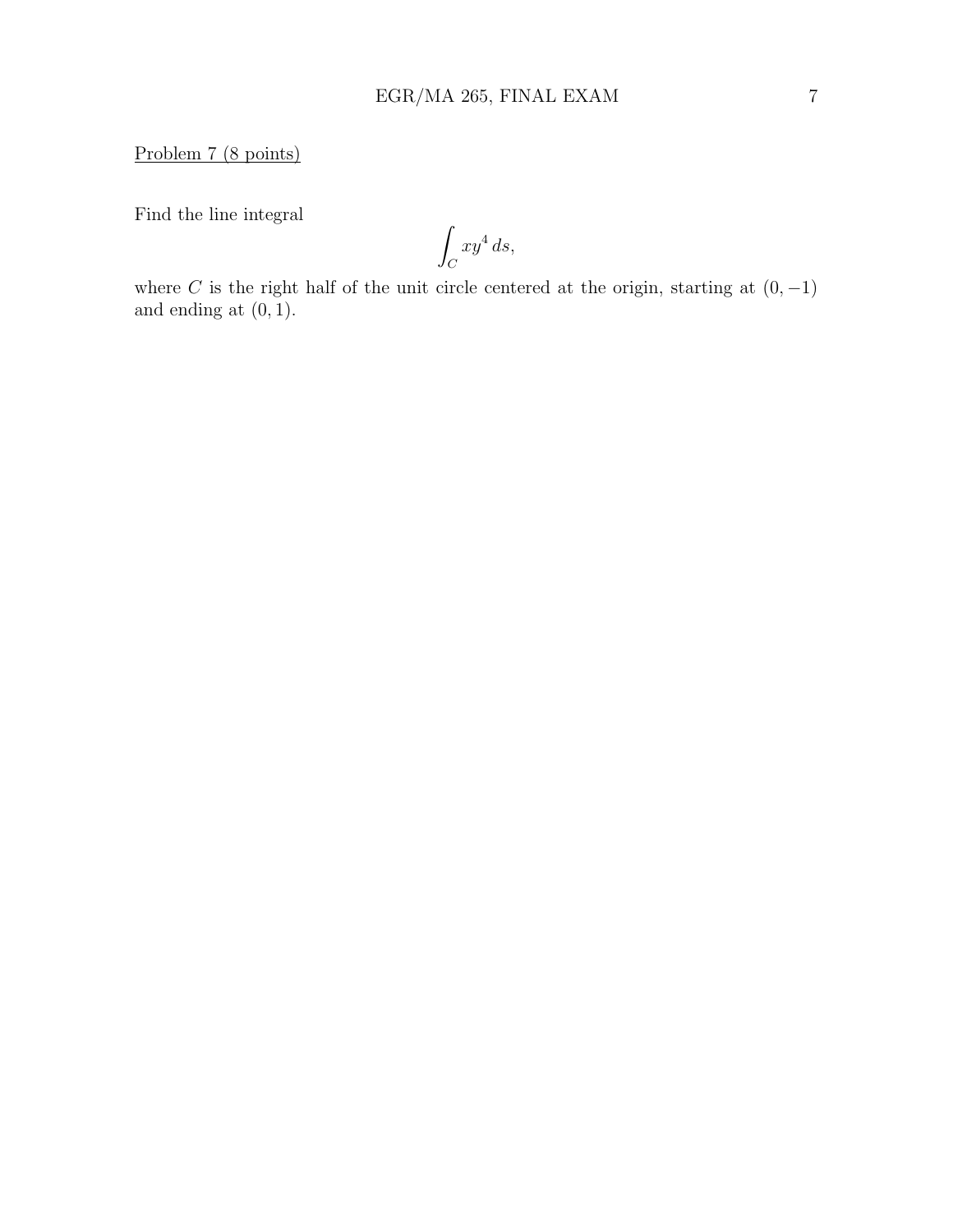Problem 8 (12 points)

(a) Is the force field  $F(x, y) = 3x^2y^4\mathbf{i} + 4x^3y^3\mathbf{j}$  conservative? If your answer is yes, then find a potential function  $\Phi(x, y)$  for it.

(b) Find the work done by the force field  $F$  from part (a) along a portion of the parabola given by the parametric equations  $x(t) = t$ ,  $y = t^2$ ,  $0 \le t \le 1$ .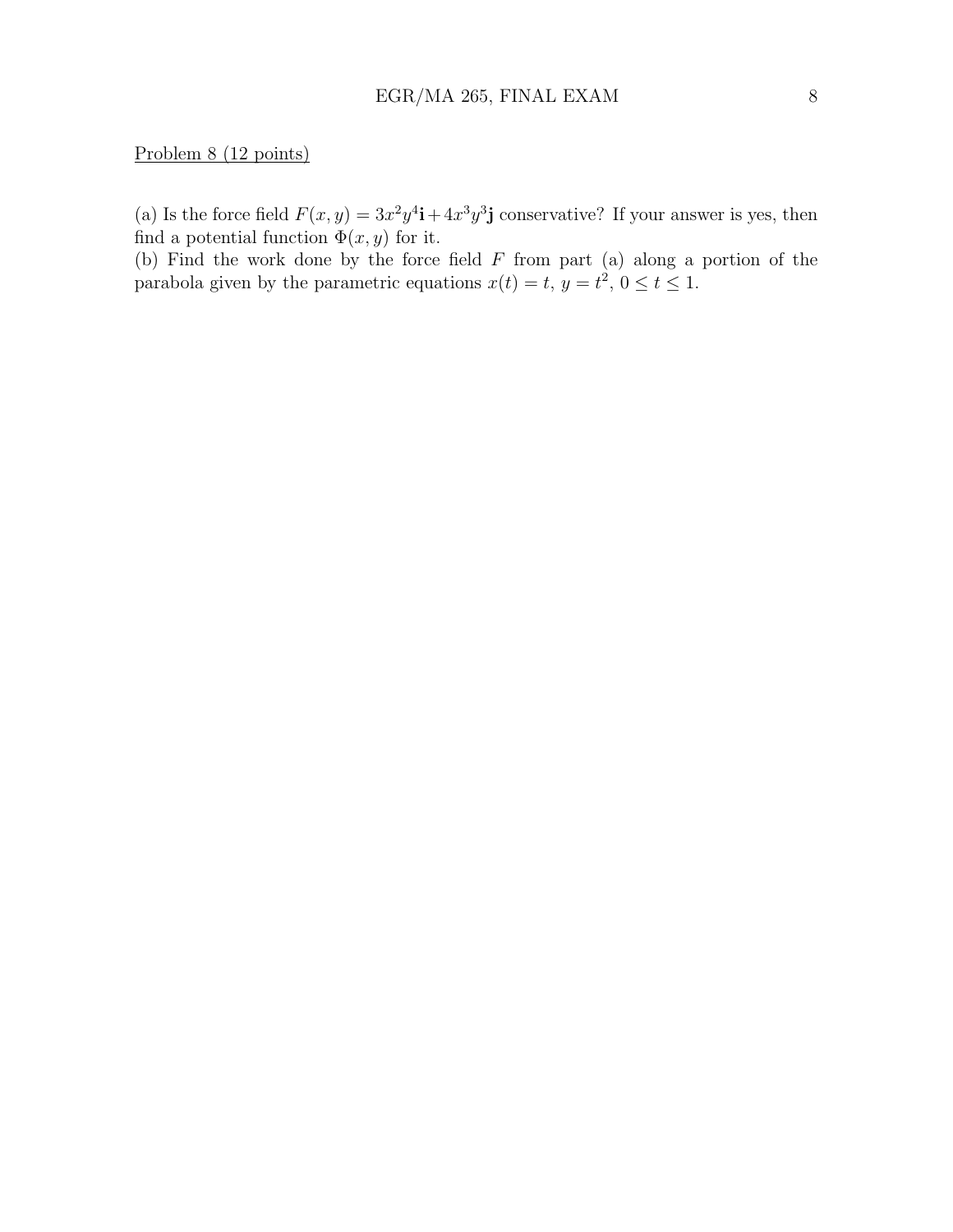Problem 9 (10 points)

A lamina of constant density  $\rho(x, y) = 1$  is bounded by the curves  $x = y^2 - 1$  and  $x=0.$ 

- (a) Find the lamina's mass.
- (b) Find the lamina's centroid. Use geometric considerations to simplify your work.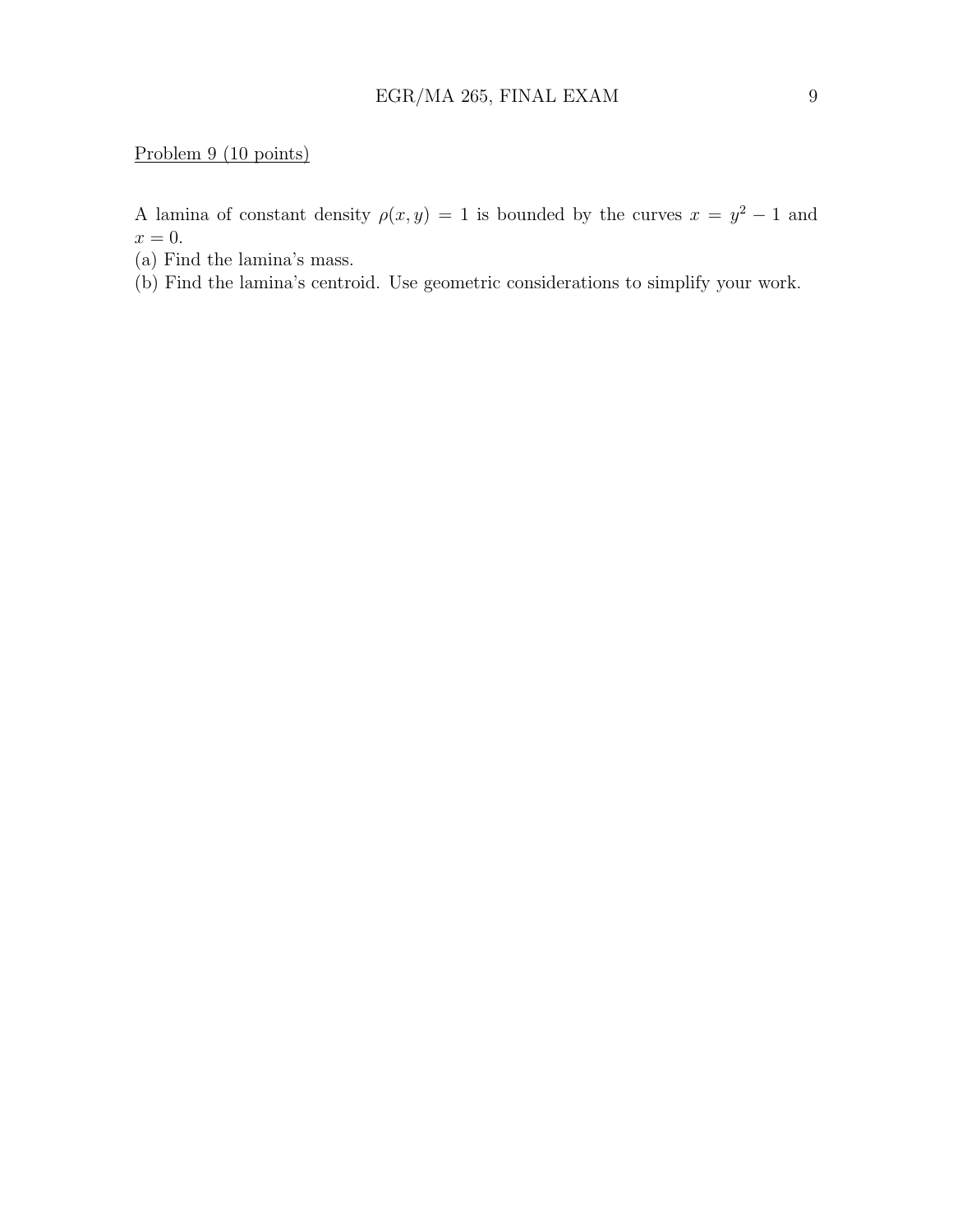### Problem 10 (10 points)

Find the double integral of the function  $f(x, y) = x^2 + y^2$  over the region in the second quadrant which is bounded by the circles  $r = 2$  and  $r = 4$ .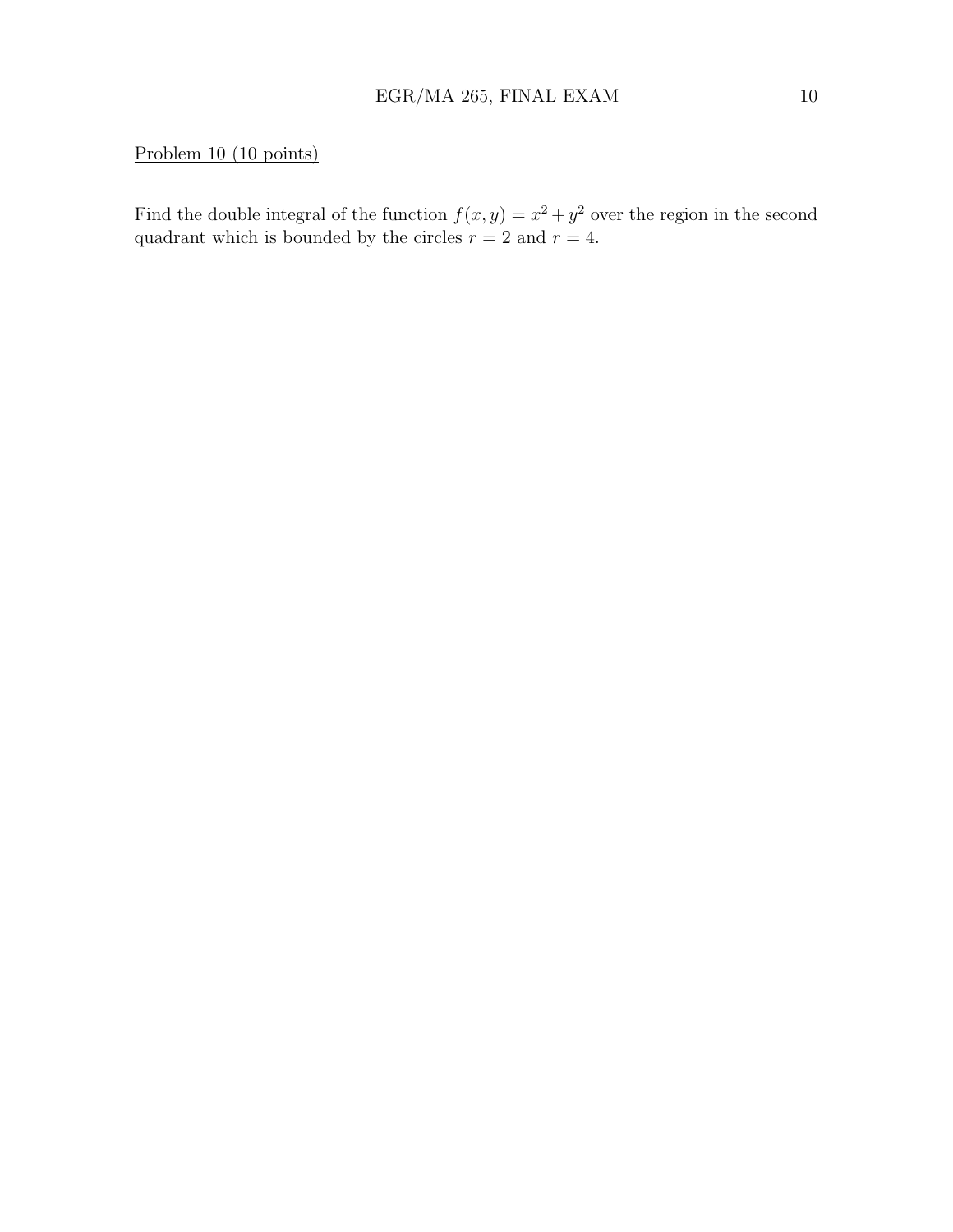# SCRATCH PAPER